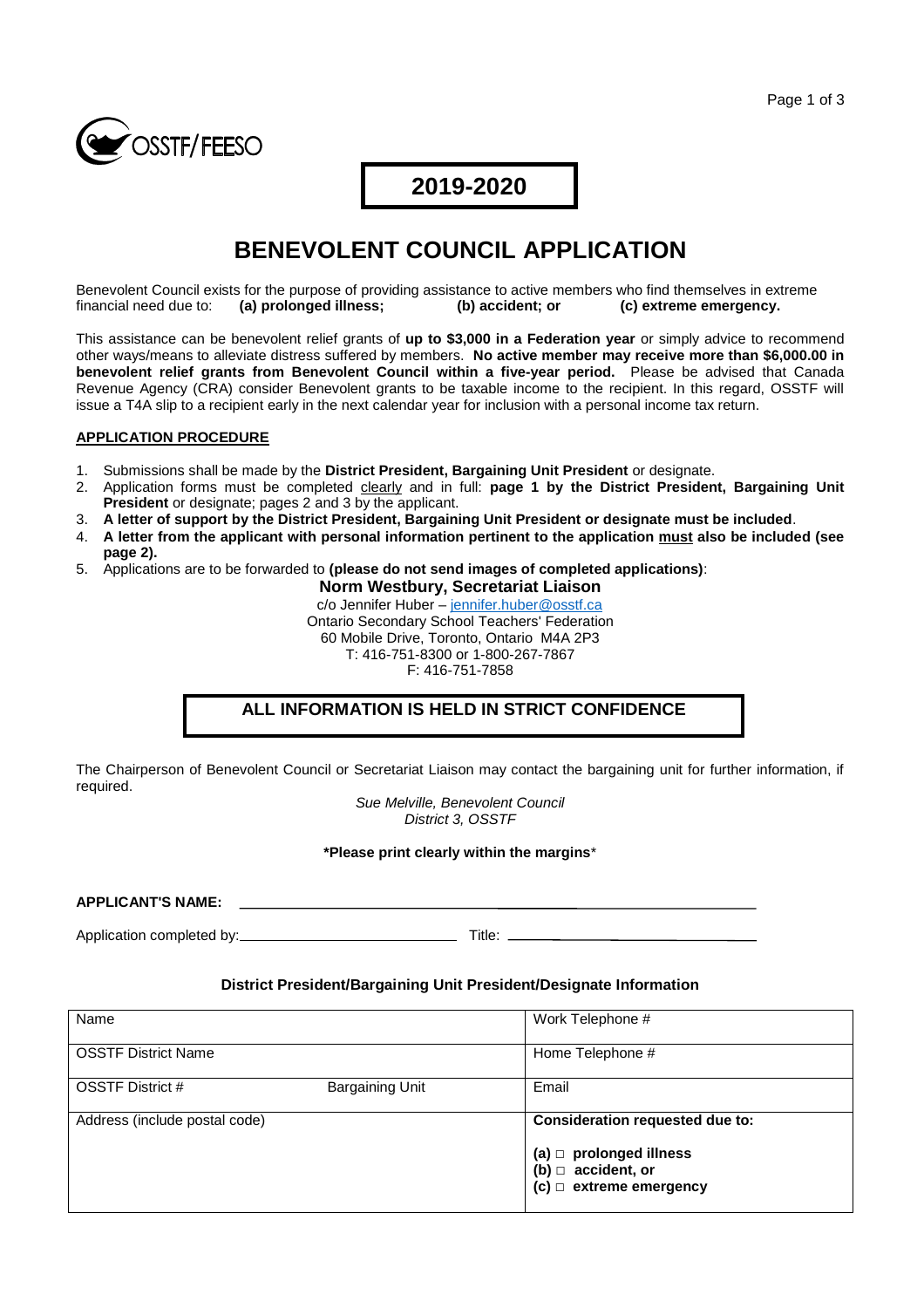

# **2019-2020**

# **APPLICANT'S INFORMATION SHEET CONFIDENTIAL**

**(please PRINT clearly)**

I hereby consent to the collection and use of the following information by the Ontario Secondary School Teachers' Federation. This information shall be used exclusively for the purposes of Union administration and the representation of our members.

| Dated at                      | this | ⊥dav of |  |
|-------------------------------|------|---------|--|
| Applicant Name (please print) |      |         |  |
| Applicant Signature           |      |         |  |

#### **APPLICANT INFORMATION**

| Name                          | Employer                                          |
|-------------------------------|---------------------------------------------------|
| Address (include postal code) | Workplace                                         |
|                               | Work Telephone #                                  |
| Home Telephone #              | Email                                             |
| Mobile Telephone #            |                                                   |
| <b>OSSTF District Name</b>    | <b>Bargaining Unit</b><br><b>OSSTF District #</b> |
| Member#                       |                                                   |

#### **PERSONAL INFORMATION**

| <b>Marital Status:</b>                   | $\Box$ Single | $\Box$ Married | $\Box$ Common Law |     | $\Box$ Separated |            | $\Box$ Divorced | $\Box$ Widowed |
|------------------------------------------|---------------|----------------|-------------------|-----|------------------|------------|-----------------|----------------|
| Dependents<br>(as per income tax return) |               | Name           |                   | Age |                  | Occupation |                 |                |
|                                          |               |                |                   |     |                  |            |                 |                |
|                                          |               |                |                   |     |                  |            |                 |                |
|                                          |               |                |                   |     |                  |            |                 |                |
|                                          |               |                |                   |     |                  |            |                 |                |



**Applicants: please include a letter with personal information pertinent to the application to assist Benevolent Council in the consideration of your request for assistance.**